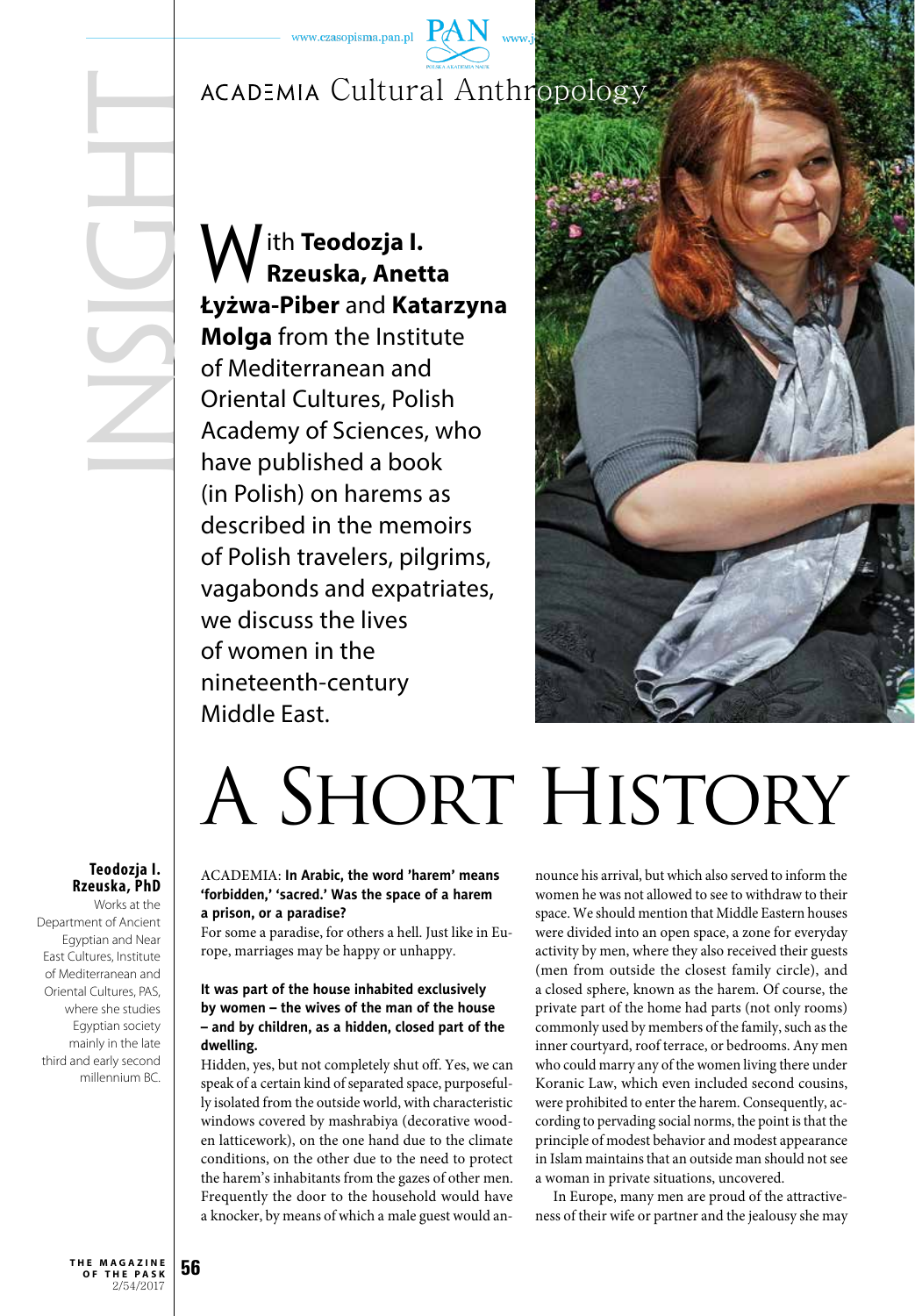

# OF YELLOW SHOES

provoke in others. In the Islamic world, a wife should not become the object of another man's desire, because in social traditions this is perceived as shame, as a blemish on her honor and the honor of her family. Therefore, to avoid trouble women went outside with their faces and bodies covered. Their father and brothers, however, were allowed to see them. As of course were other women, invited in by the woman of the house.

#### **Which means whom?**

The mother of the man of the house, and after her death, his wife. If he had more than one, then the wife who bore him the first boy usually became the most influential. But in the court of a sultan who had lost his mother, the most important woman in the harem was the one whose son was selected as the heir to the throne, not necessarily the first-born. This was a woman's world. Properly managed, it could be a kingdom.

Paradoxically, despite the isolation, within the framework of the prevailing hierarchy and fixed rules of coexistence, women enjoyed many freedoms in dayto-day life.

#### **Outwardly, however, that principle did not apply.**

That's true, women could not leave the house without the consent of their husband or legal guardian, and without the company of a man from their closest family circle, a eunuch or servant. For the highest social-strata citizens, the harem was therefore undoubtedly a sort of cage. But for the daughters of the very poor residents of the Caucasus, which despite the abolishment of slavery were still being sold to the rulers of the Osman Empire, such restrictions were of lesser importance. For them the harem could be an opportunity for social advancement, a wonderful place for a courtly career, or at least a way to improve their fate.

#### **Anetta Łyżwa-Piber, PhD**

Works at the Department of Islamic Civilization, Institute of Mediterranean and Oriental Cultures, PAS. She is engaged in archaeological work in Egypt, including the Dakhla Oasis.

#### **Katarzyna Molga, MA**

Doctoral student at the Institute of Mediterranean and Oriental Cultures, PAS.

**o f t h e p a s** 2/54/2017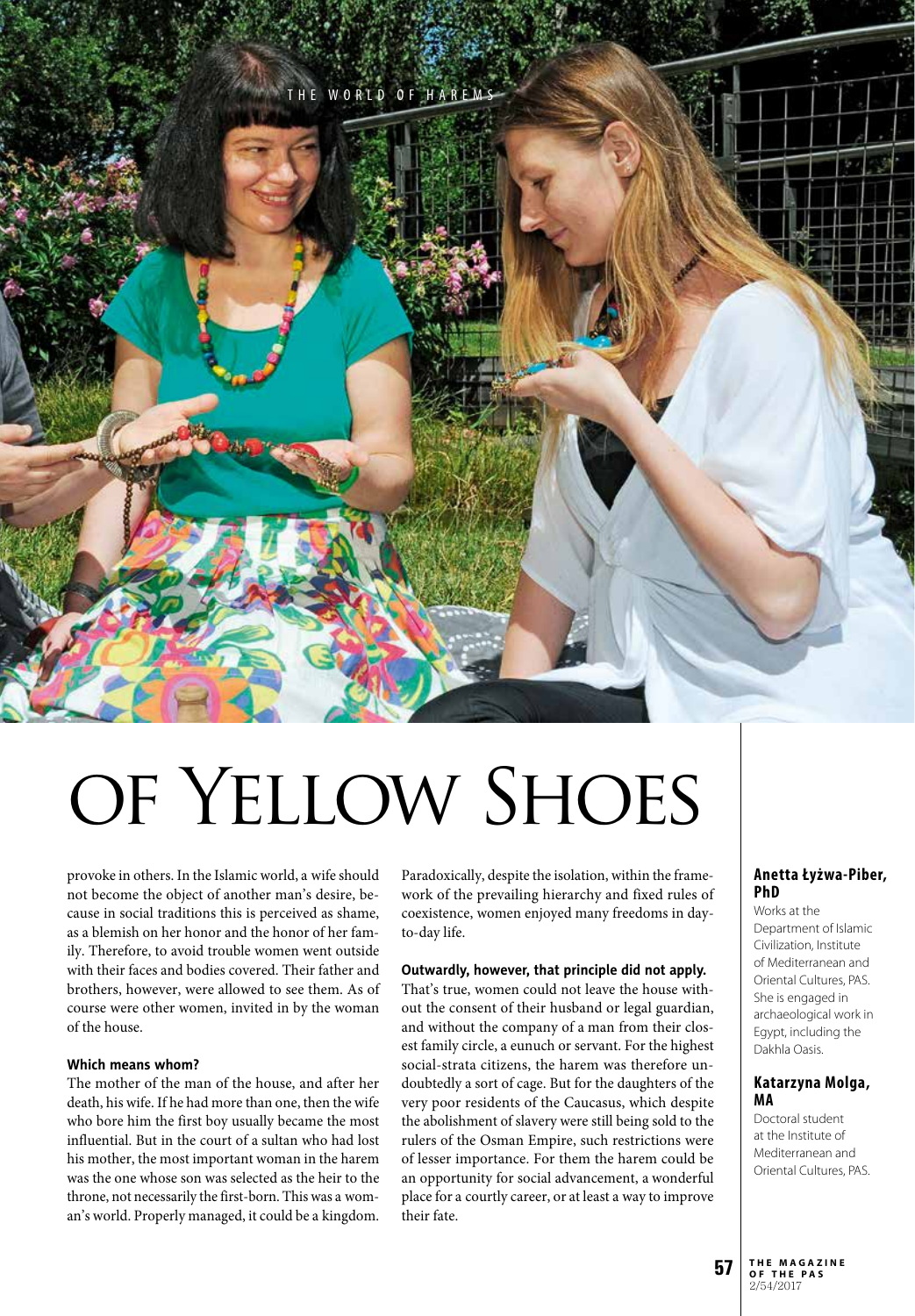$PAN$  www.journals.pan.pl

#### Insight Cultural Anthropology**ACADEMIA**

An Arab woman at a window, 1911.



**In your book you wrote that if a woman did not wish for her husband to visit her at night, she would place yellow shoes outside the door. From the European perspective, a wife in a harem is a prisoner, yet such a custom attests more to a certain kind of partnership.**

Nineteenth-century travelers from the United Kingdom were already impressed by that custom. They felt that women in Victorian England did not feel as free as the Muslim women did. They therefore came to the conclusion that the women of the East, despite being isolated in the harem, had much more liberty than they themselves enjoyed. Indeed, marriages in the Islamic world functioned, and continue to function on the basis of partnership. For instance, they speak openly about sex. But that does not change the fact that in the social context, relations look differently, because they are subject to Islamic law, which emanates from the Koran. By the way, the Prophet Muhammad appreciated sensual joys and the pleasures of the body, and so he himself had many wives, but they did not live in a single closed space. The Koran does indeed state that a man has a privileged role and that sex is only possible between a married couple, so there is no leeway for extramarital sex or free love. Such contacts do occur, of course, but they are very much condemned by the society and the family. They are also punished, but the guilt has to be proven without a doubt. The Koran permits a man to have four wives. The rule is, however, that he has to take care of each of his wives and ensure each of them equal material status, such as housing and furniture of exactly the same standard and the same education for their children. That is why few men today decide to have several wives, and if they do, it is not more than two. It is not only costly, but also time-consuming: in the long term, who can withstand travelling back and forth between two homes, sometimes many kilometers away from one another?

#### **Apart from that, in the evening the husband has to ponder which wife to spend time with?**

Yes, because the husband was also obliged to show equal favor to each wife. In the harems of the Ottoman sultans, this was inspected by public officials. A schedule was therefore prepared for the sultan's visits to the harem, so that none of the wives would be omitted.

#### **But jealousy still made itself felt in the harem?**

Women often rivalled one another. There were cases involving poison, knives, suffocation. One story we cite in our book refers to how a young girl who could have found their way into the sultan's bed too quickly ended up in a sack in the Bosphorus.

#### **You have said that sex is not taboo in the Islamic world. In what sense?**

In Islam, the body is the work of God, so it is not recognized as sinful. Sexuality is affirmed, albeit between a married couple, under the binding legal norm. The Middle East also has its own ars amandi. The idea is to satisfy the needs of the body and to draw the joy of life from doing so. We included in our book a beautiful quotation from Abdelwahab Bouhdiba: "By accepting and recommending the joys of love Islam made possible that integration of all forms of sensuality in a lyrical vision of life."

#### **Your book is mainly composed of the memoirs left behind by travelers. Their observations depict the Orient as a mysterious, passionate land.**

There is a certain problem in how people of the West perceive the Orient. It was defined in a remarkable way by Edward Said, an American scholar of Palestinian origin and a Christian. He did very arduous work: he combed through many publications, mainly by British, French, and American authors, namely from the countries which had political and economic interests in the East. Based on them he posited a theory that held sway for a very long time, and remains popular among certain circles today, although it is increasingly being challenged. In his view, Orientalism, mainly Western European Orientalism, was a political, cultural and scholarly thread that was meant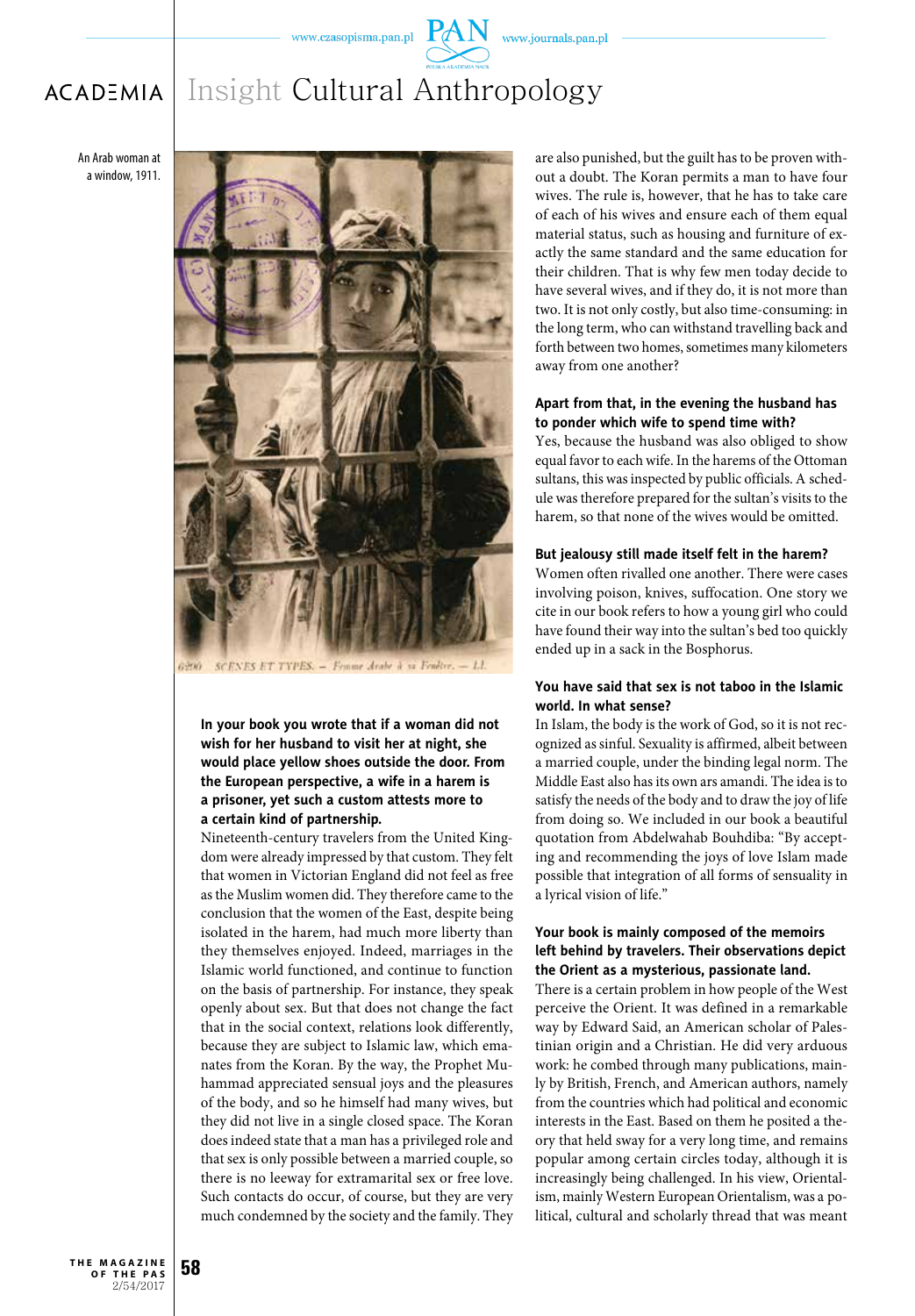

THE WORLD OF HAREMS

to bring about the hegemony of the Eastern world by the Western world. There was therefore a need to demonstrate its inferiority, but also a bit of fascination, so as to demonstrate that these countries were worth dominating.

But Poles did not look at Turkey as a rival we were fighting against, we had a lot of respect for it. And vice versa. Turkey was the only country that did not recognize the partitions of Poland, and the sultans supported our independence movements. The Polish minority there was very active, and the memory of it remains alive today. That is why the memoirs of Poles are completely different – they were educated travelers or pilgrims, passing through Constantinople to the Holy Land, who did not see Turkey as a Barbarian country. Unfortunately, Edward Said did not know Slavic languages, and so he could not draw upon these sources, and thus his theory of Orientalism does not entirely hit the mark.

#### **Illustrations of course form an important element of your book. The credit goes in part to you, for the fact that the Institute of Mediterranean and Oriental Cultures, PAS can boast of the world's largest collection of old harem-themed postcards.**

The collection includes around 8,000 pieces, mainly from Egypt, the Holy Land, and Turkey. Why did we start collecting them in the Institute? They offer excellent illustrations to the texts we compare, and they are also a mine of information themselves. These photos show outdoor scenes, some original, some posed, taken in many cases by famous photographers for the purposes of tourism, in the Middle East, in the countries of the Maghreb and Turkey. There are also some created at photography studios in France and the United Kingdom. They differ greatly in the way women are presented. In the pictures from Turkey, the Middle East, and the Maghreb, the women are depicted in a way that is full of respect, very frequently with their faces covered. The European photos are more frivolous, reflecting the nineteenth-century imagination of the sensual Orient.

#### **In some of the former type, the women are completely covered, looking more like geographical shapes, without any individual traits.**

Because they were all covered up. Today, as well, women in the Egyptian oases leave their homes covered by a special material that they prepare themselves, and they cannot be seen at all. Some of the photos present bassours, or travelling harems. Women, children, and also older individuals were carried in sedan-chairs called palanquins.

In the latter half of the nineteenth century, photographs that were strictly erotic began to be created and distributed on a quite broad scale. After 1841, when it became possible to make multiple prints from the same negative, the distribution of erotic photographs was banned in France under pressure from the Académie Française. Thus, erotic images began to be spread under the guise of ethnographic photos.

#### **Europe in the nineteenth century saw the beginnings of women's fight for their rights. Can we use the word emancipation with respect to the Middle East?**

Both yes and no. Paradoxically, women from the poor strata enjoyed much greater freedom and liberty to move about. Unlike representatives of the upper classes, they could go to the market to buy and sell things, or work in the field without any chaperone. Today things are the reverse: educated women from rich families have much more freedom. Apart from that, sexologists are very popular in Egypt, for instance, and Egyptian television broadcasts self-help programs about sex. There are feminist movements and some extraordinarily bold, liberated, educated women; very interesting literature is being written, in support of the women's movement. But the Islamic world is highly differentiated. In Saudi Arabia, women do not have many chances of changing their situation, in view of legal restrictions. Shariah law is in force there, and all the aspects of women's functioning in society are based on it. This includes travelling by themselves, or even driving a car [editor's note: while the English



A Turkish woman, nineteenth-twentieth century, Egypt.